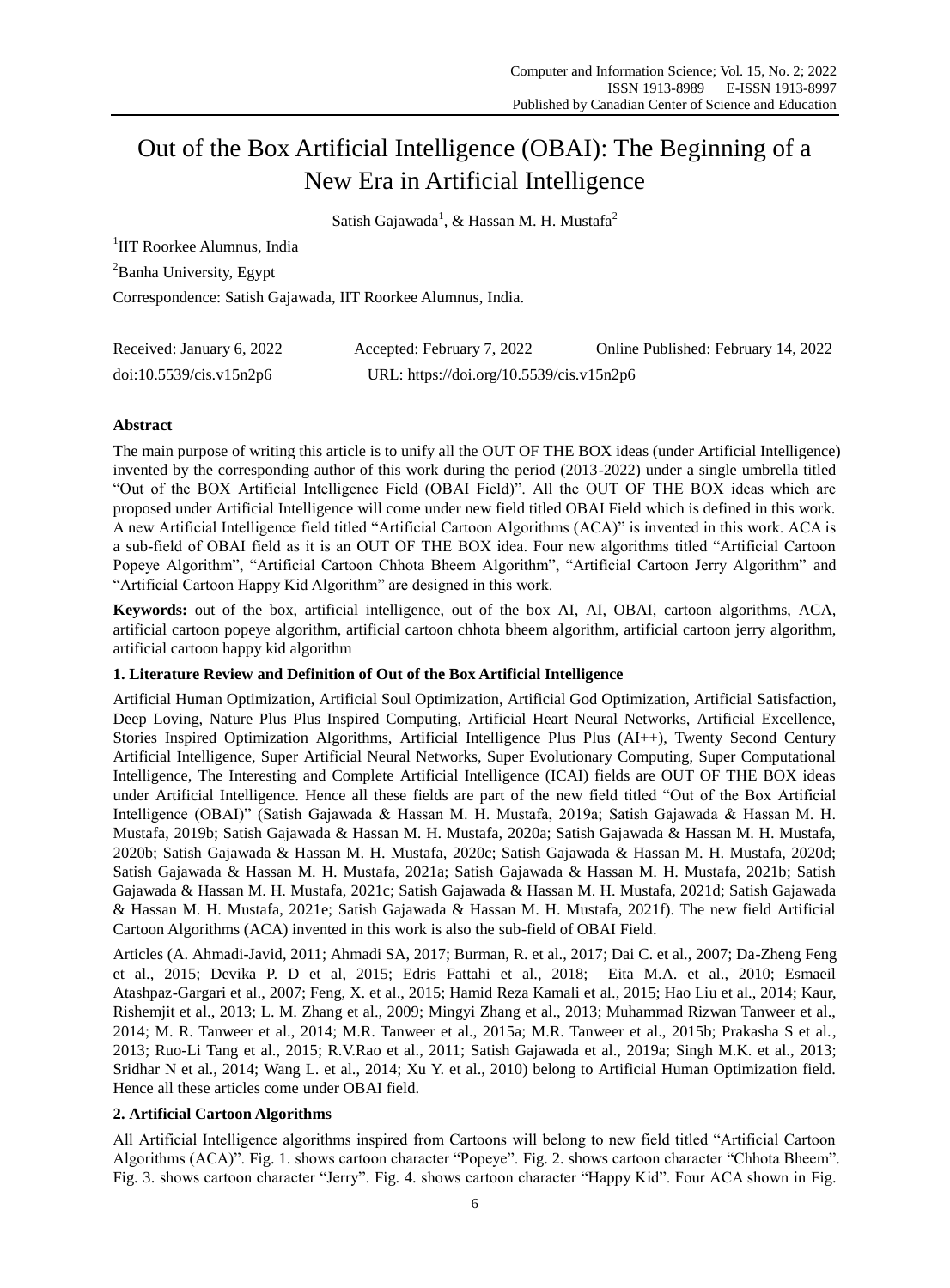5., Fig. 6., Fig. 7. and Fig. 8. belong to new field "OBAI" which is created in this work.



Figure 1. Popeye (with Spinach)



Figure 2. Chhota Bheem (with Laddu)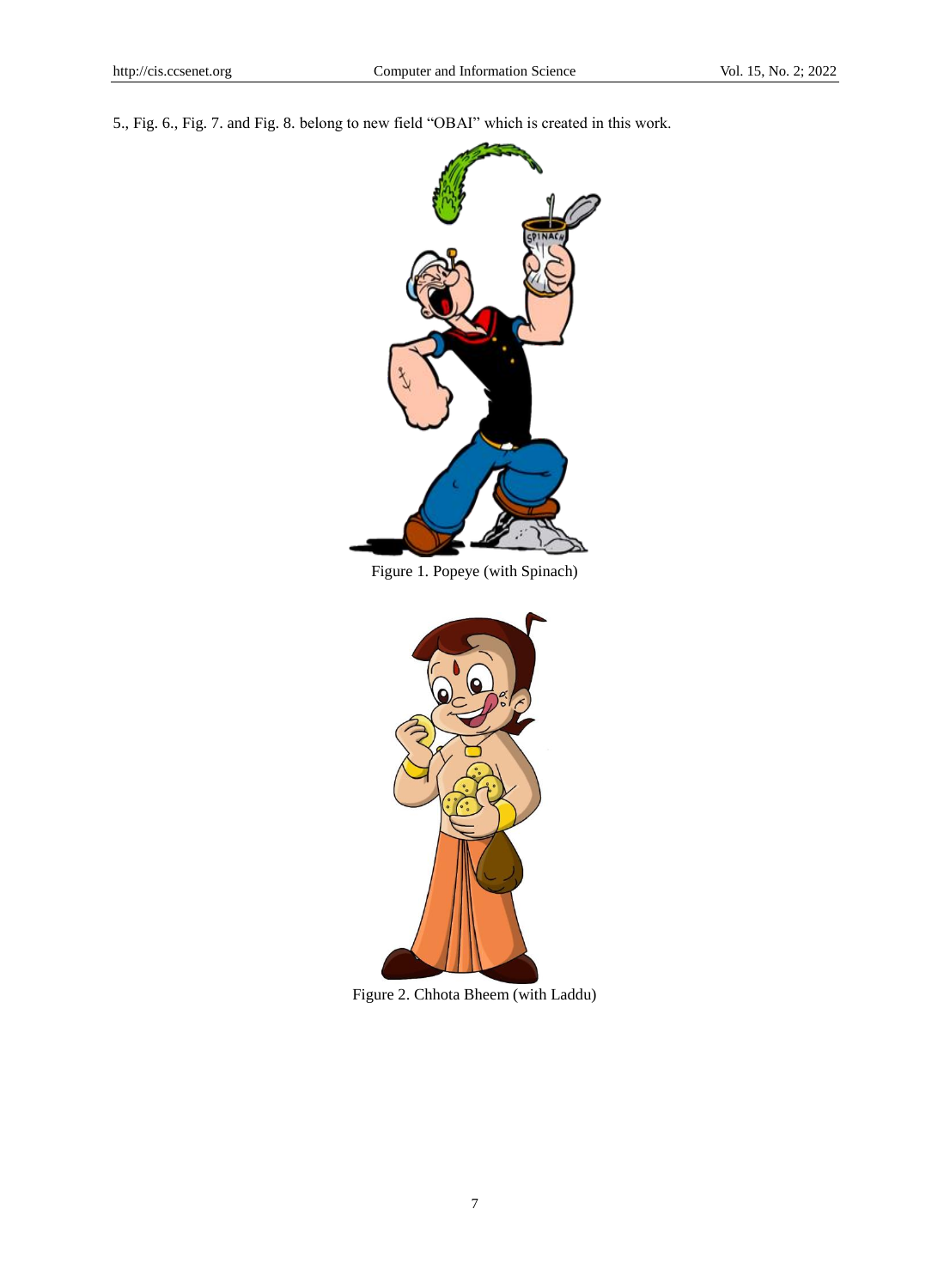

Figure 3. Jerry (with Cheese)



Figure 4. Happy Kid

## **3. Artificial Cartoon Popeye Algorithm**

All Artificial Popeyes are initialized in line number one. In line number two, iteration count is set to zero. In line number three, local best of all Artificial Popeyes are identified. In line number four, global best of all Artificial Popeyes are identified. Based on random number generated and PopeyeSpinachProbability in line number 6, the Popeye is classified as "Popeye with Spinach" or "Popeye without Spinach". "Popeye with Spinach" eats Spinach and hence he can move in search space irrespective of anything. Based on random number generated and HelpOfPopeyeWithSpinachProbability in line number 10, "Popeye without Spinach" either receives help from "Popeye with Spinach" or not. In line numbers 11 and 12, "Popeye without Spinach" moves in search space and updates position and velocity as he receives help from "Popeye with Spinach". On the other hand, "Popeye without Spinach" is halted and doesn't do anything if he doesn't receive help from "Popeye with Spinach". This process is repeated for all the Artificial Popeyes in the population. In line number 18, the iteration count is incremented by one and the control goes to next generation. This process continues until termination condition reached is true.

1) All Artificial Popeyes are initialized

2) Generations count is initialized with zero

- 3) All Artificial Popeyes identify their local best
- 4) All Artificial Popeyes identify their global best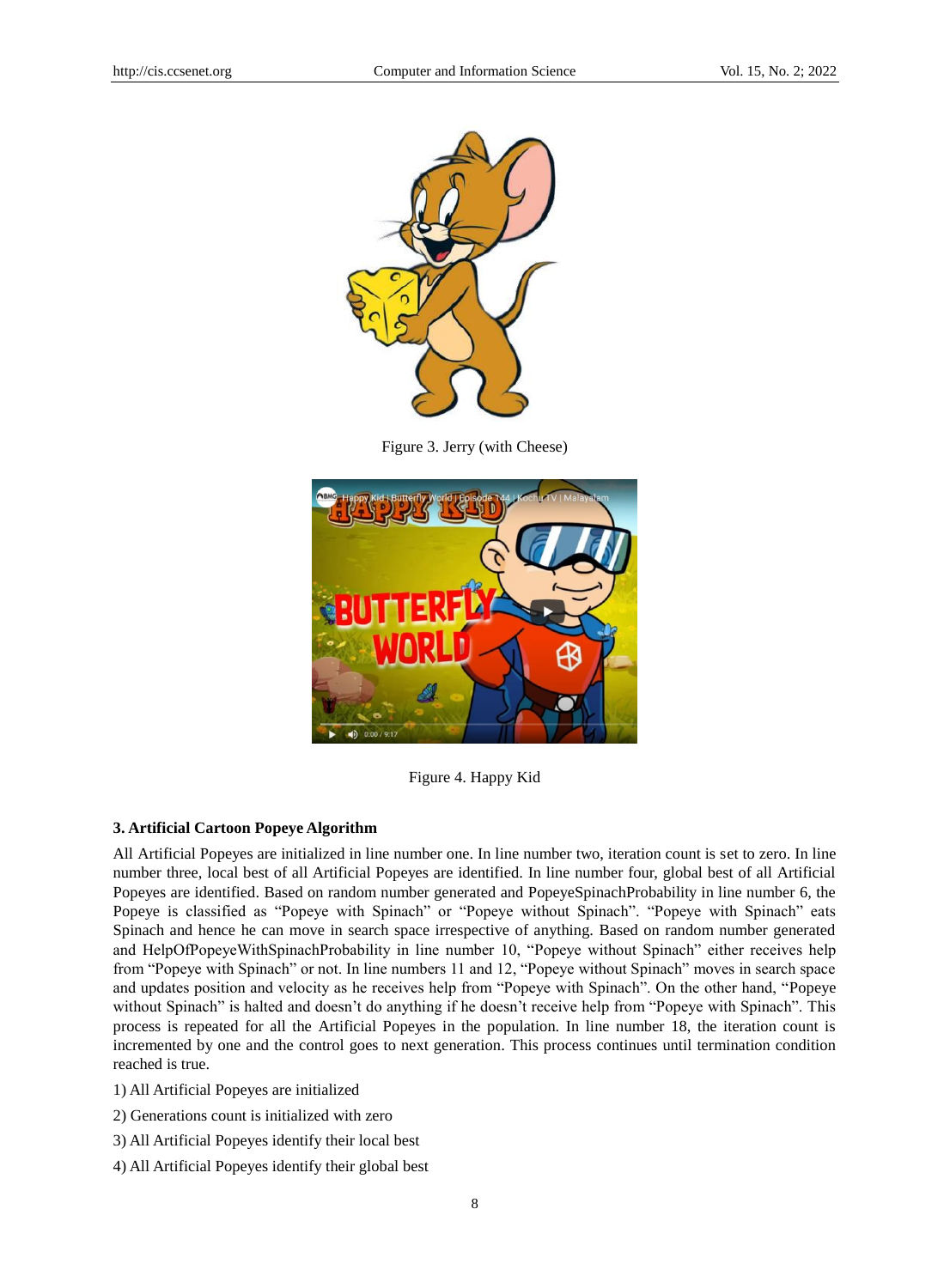| 5)  | loop through for each particle do                                                    |
|-----|--------------------------------------------------------------------------------------|
| 6)  | if (random_number_generate $(0,1) <$ PopeyeSpinachProbability) then                  |
| 7)  | Popeye with Spinach updates Velocity                                                 |
| 8)  | Popeye with Spinach updates Position                                                 |
| 9)  | else // Popeye without Spinach                                                       |
| 10) | <b>if</b> (random_number_generate $(0,1)$ < HelpOfPopeyeWithSpinachProbability) then |
| 11) | Popeye without Spinach updates Velocity                                              |
| 12) | Popeye without Spinach updates Position                                              |
| 13) | else                                                                                 |
| 14) |                                                                                      |
| 15) | end if                                                                               |
| 16) | end if                                                                               |
|     | $17)$ end for                                                                        |
|     | 18) generations $+= 1$                                                               |
|     | 19) while (termination condition not reached)                                        |
|     |                                                                                      |

Figure 5. Artificial Cartoon Popeye Algorithm

## **4. Artificial Cartoon Chhota Bheem Algorithm**

All Artificial Chhota Bheems are initialized in line number one. In line number two, iteration count is set to zero. In line number three, local best of all Artificial Chhota Bheems are identified. In line number four, global best of all Artificial Chhota Bheems are identified. Based on random number generated and ChhotaBheemLadduProbability in line number 6, the Chhota Bheem is classified as "Chhota Bheem with Laddu" or "Chhota Bheem without Laddu". "Chhota Bheem with Laddu" eats Laddu and hence he can move in search space irrespective of anything. Based on random number generated and HelpOfChhotaBheemWithLadduProbability in line number 10, "Chhota Bheem without Laddu" either receives help from "Chhota Bheem with Laddu" or not. In line numbers 11 and 12, "Chhota Bheem without Laddu" moves in search space and updates position and velocity as he receives help from "Chhota Bheem with Laddu". On the other hand, "Chhota Bheem without Laddu" is halted and doesn't do anything if he doesn't receive help from "Chhota Bheem with Laddu". This process is repeated for all the Artificial Chhota Bheems in the population. In line number 18, the iteration count is incremented by one and the control goes to next generation. This process continues until termination condition reached is true.

- 1) All Artificial Chhota Bheems are initialized
- 2) Generations count is initialized with zero
- 3) All Artificial Chhota Bheems identify their local best
- 4) All Artificial Chhota Bheems identify their global best

| 5) |  |  |  | loop through for each particle do |
|----|--|--|--|-----------------------------------|
|----|--|--|--|-----------------------------------|

- 6) **if** ( random number generate  $(0,1) <$  ChhotaBheemLadduProbability ) **then**
- 7) Chhota Bheem with Laddu updates Velocity
- 8)Chhota Bheem with Laddu updates Position
- 9) **else** // Chhota Bheem without Laddu
- 10) **if** ( random\_number\_generate (0,1) < HelpOfChhotaBheemWithLadduProbability) **then**
- 11)Chhota Bheem without Laddu updates Velocity
- 12) Chhota Bheem without Laddu updates Position
- 13) **else**
- 14)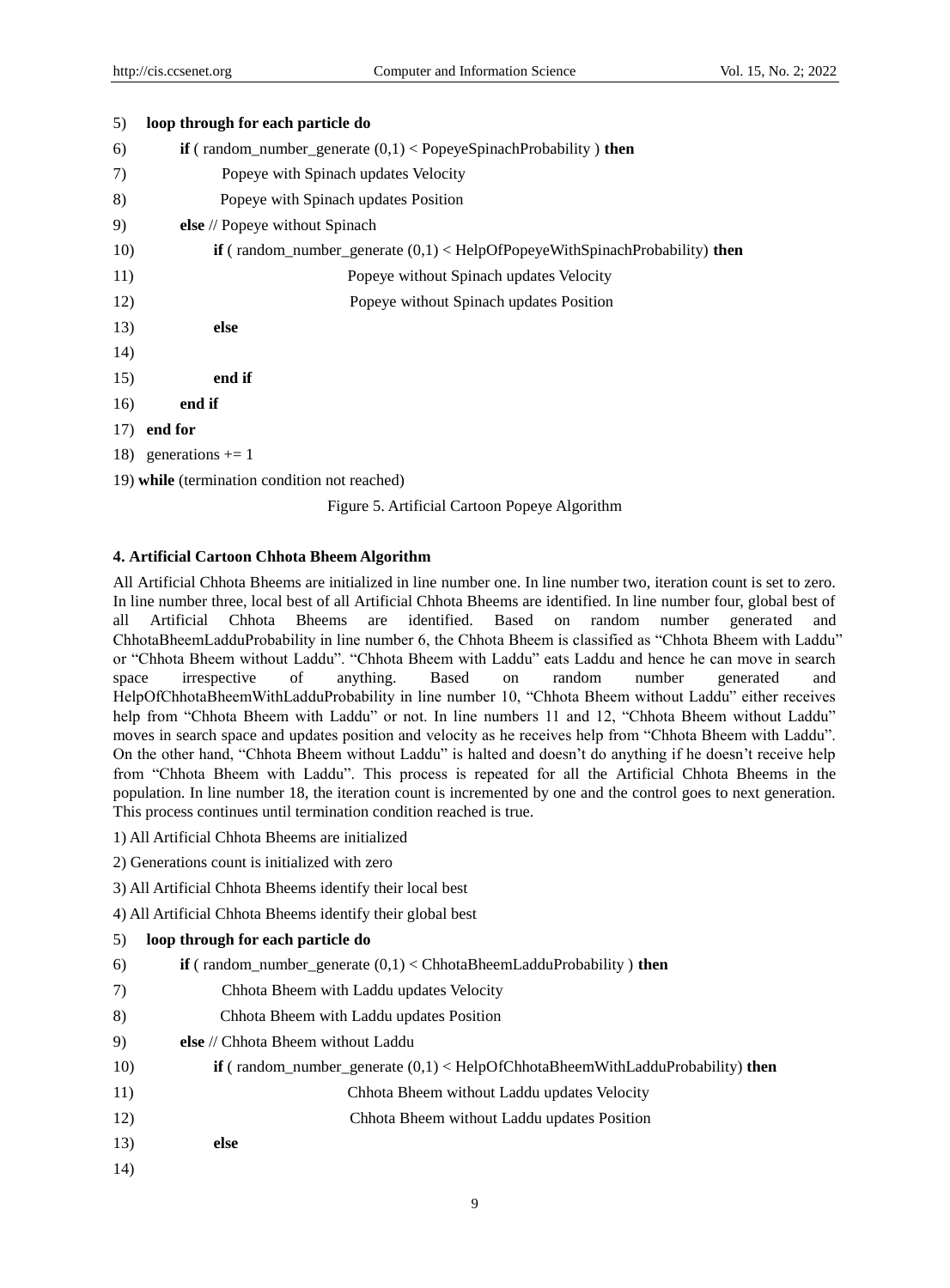- 15) **end if**
- 16) **end if**
- 17) **end for**
- 18) generations  $+= 1$
- 19) **while** (termination condition not reached)

Figure 6. Artificial Cartoon Chhota Bheem Algorithm

#### **5. Artificial Cartoon Jerry Algorithm**

All Artificial Jerrys are initialized in line number one. In line number two, iteration count is set to zero. In line number three, local best of all Artificial Jerrys are identified. In line number four, global best of all Artificial Jerrys are identified. Based on random number generated and JerryCheeseProbability in line number 6, the Jerry is classified as "Jerry with Cheese" or "Jerry without Cheese". "Jerry with Cheese" eats Cheese and hence he can move in search space irrespective of anything. Based on random number generated and HelpOfJerryWithCheeseProbability in line number 10, "Jerry without Cheese" either receives help from "Jerry with Cheese" or not. In line numbers 11 and 12, "Jerry without Cheese" moves in search space and updates position and velocity as he receives help from "Jerry with Cheese". On the other hand, "Jerry without Cheese" is halted and doesn't do anything if he doesn't receive help from "Jerry with Cheese". This process is repeated for all the Artificial Jerrys in the population. In line number 18, the iteration count is incremented by one and the control goes to next generation. This process continues until termination condition reached is true.

1) All Artificial Jerrys are initialized

2) Generations count is initialized with zero

3) All Artificial Jerrys identify their local best

4) All Artificial Jerrys identify their global best

5) **loop through for each particle do** 6) **if** ( random\_number\_generate (0,1) < JerryCheeseProbability ) **then** 7) Jerry with Cheese updates Velocity 8)Jerry with Cheese updates Position 9) **else** // Jerry without Cheese 10) **if** ( random\_number\_generate (0,1) < HelpOfJerryWithCheeseProbability) **then**  11)Jerry without Cheese updates Velocity 12) Jerry without Cheese updates Position 13) **else**  14) 15) **end if** 16) **end if** 17) **end for** 18) generations  $+= 1$ 19) **while** (termination condition not reached)

Figure 7. Artificial Cartoon Jerry Algorithm

#### **6. Artificial Cartoon Happy Kid Algorithm**

All Happy Kids are initialized in line number one. In line number two, iteration count is set to zero. In line number three, local best of all Artificial Happy Kids are identified. In line number four, global best of all Artificial Happy Kids are identified. Based on random number generated and HappyKidBananaProbability in line number 6, the Happy Kid is classified as "Happy Kid with Banana" or "Happy Kid without Banana". "Happy Kid with Banana" eats Banana and hence he can move in search space irrespective of anything. Based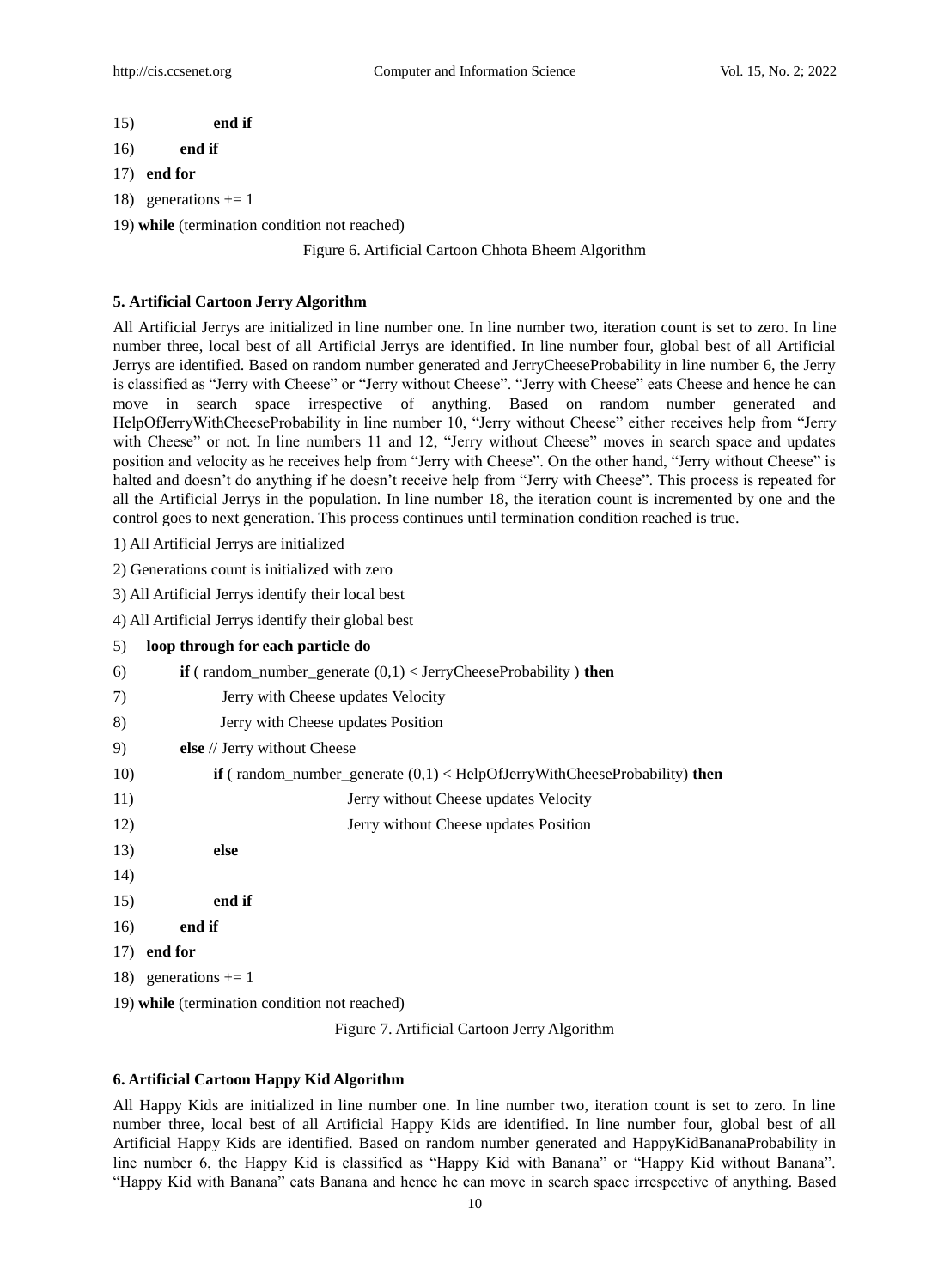on random number generated and HelpOfHappyKidWithBananaProbability in line number 10, "Happy Kid without Banana" either receives help from "Happy Kid with Banana" or not. In line numbers 11 and 12, "Happy Kid without Banana" moves in search space and updates position and velocity as he receives help from "Happy Kid with Banana". On the other hand, "Happy Kid without Banana" is halted and doesn't do anything if he doesn't receive help from "Happy Kid with Banana". This process is repeated for all the Artificial Happy Kids in the population. In line number 18, the iteration count is incremented by one and the control goes to next generation. This process continues until termination condition reached is true.

- 1) All Artificial Happy Kids are initialized
- 2) Generations count is initialized with zero
- 3) All Artificial Happy Kids identify their local best
- 4) All Artificial Happy Kids identify their global best

| 5) | loop through for each particle do |  |  |
|----|-----------------------------------|--|--|
|    |                                   |  |  |

| 6)  | <b>if</b> (random_number_generate $(0,1)$ < HappyKidBananaProbability ) then          |
|-----|---------------------------------------------------------------------------------------|
| 7)  | Happy Kid with Banana updates Velocity                                                |
| 8)  | Happy Kid with Banana updates Position                                                |
| 9)  | else $\frac{1}{2}$                                                                    |
| 10) | <b>if</b> (random_number_generate $(0,1)$ < HelpOfHappyKidWithBananaProbability) then |
| 11) | Happy Kid without Banana updates Velocity                                             |
| 12) | Happy Kid without Banana updates Position                                             |
| 13) | else                                                                                  |
| 14) |                                                                                       |
| 15) | end if                                                                                |
| 16) | end if                                                                                |
|     | $17)$ end for                                                                         |
|     | 18) generations $+= 1$                                                                |
|     | 19) while (termination condition not reached)                                         |

Figure 8. Artificial Cartoon Happy Kid Algorithm

### **7. Opportunities in Out of the Box Artificial Intelligence Field**

According to us, there is no end to the list of the opportunities in "Out of the Box Artificial Intelligence (OBAI)" field. Some of them are listed below:

- 1) International Institute of OBAI, Germany
- 2) Indian Institute of OBAI, India
- 3) IBM OBAI Research Labs, Switzerland
- 4) Google OBAI Research Labs, USA
- 5) B.Tech, OBAI at IIT Mumbai
- 6) M.Tech, OBAI at University of Texas
- 7) PhD, OBAI at University of Australia
- 8) PostDoc, OBAI at Harvard University
- 9) International Conference on OBAI, Singapore
- 10) International Journal on OBAI, United Kingdom
- 11) Out of the Box Artificial Intelligence A New Course on Coursera
- 12) Seminar on OBAI, Africa
- 13) Book on OBAI, Elsevier Publishers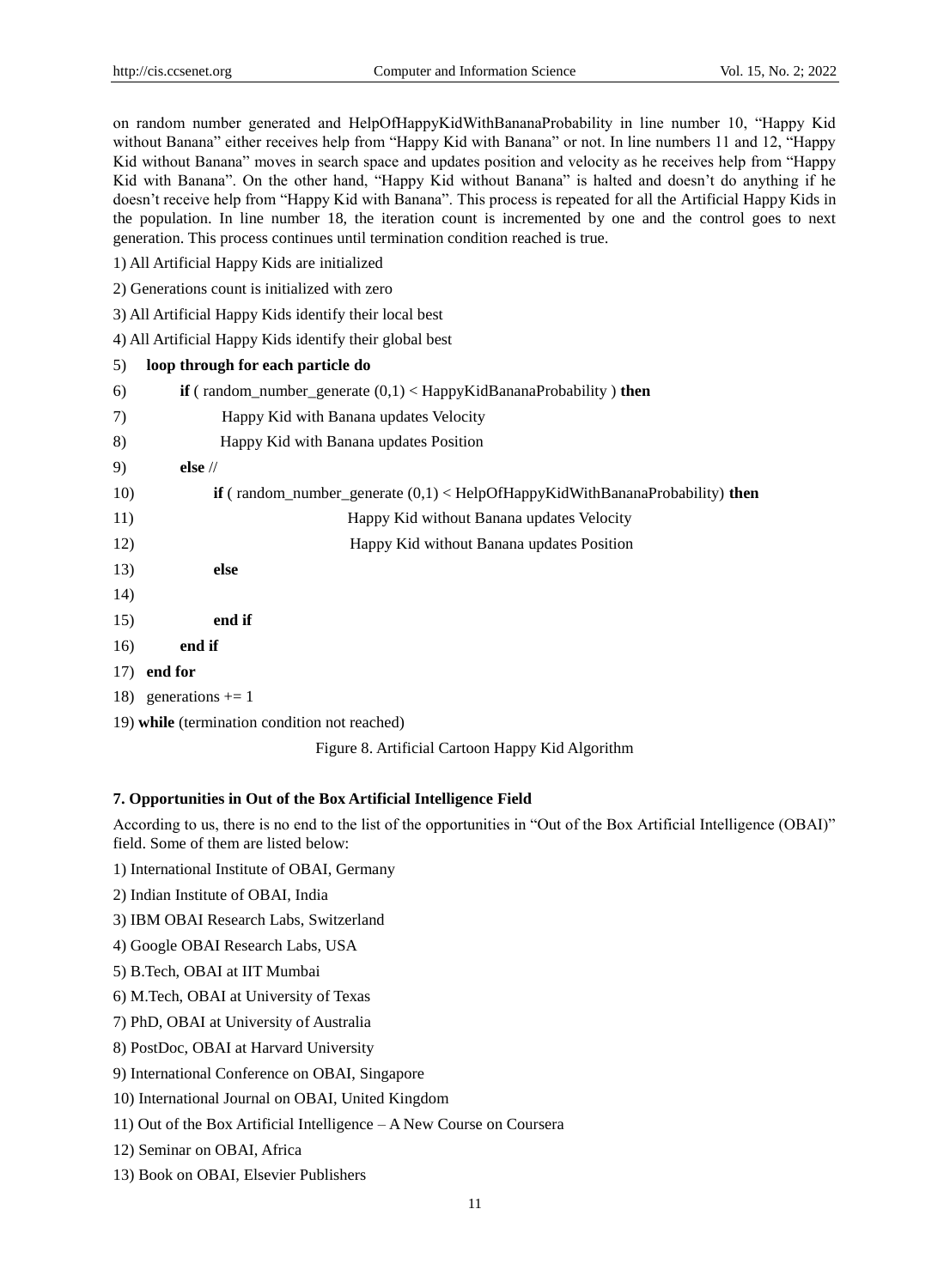#### **8. Conclusions**

A new field titled "Out of the Box Artificial Intelligence (OBAI)" is invented in this work. The main point to be noted from this work is that the Artificial Intelligence Algorithms can take inspiration from anything and anywhere. The inspiration can come from cartoons like "Popeye", "Chhota Bheem", "Jerry" and "Happy Kid" too. Another important point is that in this work Particle Swarm Optimization algorithm is modified by adding the concepts of ACA field and four new algorithms titled "Artificial Cartoon Popeye Algorithm", "Artificial Cartoon Chhota Bheem Algorithm", "Artificial Cartoon Jerry Algorithm" and "Artificial Cartoon Happy Kid Algorithm" are created. This is done for the sake of simplicity. The ideal method is to create "Artificial Cartoon Algorithms" from scratch.

## **Acknowledgement**

Thanks to everyone (and everything) who directly or indirectly helped us to reach the stage where we are now today.

#### **Biography of Authors**

### **Satish Gajawada**

Satish Gajawada is the Designer of new field titled "Artificial Heart Neural Networks (AHNN)". He received a SALUTE and APPRECIATION from the IEEE chair, Dr. Eng. Sattar B. Sadkhan for his numerous achievements within the field of science. His Research Project is featured by NASA Astrophysics Data System. His Research Project is indexed in AGRIS (maintained by the Food and Agriculture Organization of the United Nations (FAO)). One of his research projects has been partially funded by a research grant received from IBM Corporation as part of the IBM Shared University Research Award (IBM SUR Award). He is called "Father of Artificial Human Optimization Field" by few experts for his valuable contribution to the new field titled "Artificial Human Optimization (AHO)." He got "5 out of 5" for "Contribution to Existing Knowledge" and "Evidence Supports Conclusion" for his article "Artificial God Optimization - A Creation" published at Computer and Information Science, Canada. He received invitation for a fully-funded Summer INTERNSHIP project in 2009 from Telecom Sud Paris, Cedex, France. He is the Creator of "Smile Gita - The Song of Smile" approved by Social Science Research Network, Elsevier. He is the Creator of new branches under or related to Artificial Intelligence like Artificial Satisfaction, Deep Loving and Nature++ Inspired Computing. He coined the terms under Artificial Intelligence like "Artificial Human Optimization", "Artificial Soul Optimization" and "Artificial God Optimization". Search the phrase "father of Artificial Human Optimization" on "Google Search Engine" and it displays content related to him. He is the Program Committee Member of Artificial Intelligence Conference "SCAI2021". He published 50+ publications. He is the Creator of new branches titled "Artificial Excellence", "Stories Inspired Optimization Algorithms" and "Artificial Intelligence Plus Plus (AI++)". He is the author of book "Twenty Second Century Artificial Intelligence". He is the inventor of new AI branch titled "The Interesting and Complete Artificial Intelligence (ICAI)". He is the Founder and Father of new field titled "Out of the Box Artificial Intelligence (OBAI)". He got selected as "International Best Researcher" at INSO 2021 Scientist Awards.

#### **Hassan M. H. Mustafa**

Department of Educational Technology, Banha University, Egypt. He was born in Cairo, on first of October 1947. He received his B.Sc. Degree and M.Sc. Degrees in Electrical Engineering from Military Technical College Cairo-Egypt in 1970, and1983 respectively. He received his Ph.D. degree at Computer Engineering and Systems in 1996 from Ain Shams University –Faculty of Engineering Cairo–Egypt. Currently, he is an Associate Professor with Computer Engineering, Department, Al-Baha University K.S.A. He is a member with a set of Scientific, Engineering, and educational technology Societies such as IIIS (International Institute of Informatics and Systemics), the Society of Digital Information and Wireless Communications (SDIWC). And at the International Association of Online Engineering IAOE. He is a senior member at International Economics Development Research Center (IEDRC) organization. Furthermore, he has been appointed as a member of technical comity for Artificial Neural Networks research work at IASTED organization during the period (2009-2012). He is one of advisors with ELIXIR Journal and he has been appointed as a reviewer member at WCSIT Journal. His fields of interest include Artificial Neural Networks, Natural Inspired Computations, and their applications for simulation, modelling and evaluation of learning processes /phenomena. Recently, he has been nominated as the Grand-father of AHO according to Satish Gajawada the founder of AHO. He is an author / co-author for more than 150 published papers & technical reports & books. All articles have been published at international specialized conferences and journals during time period from 1983 till 2021.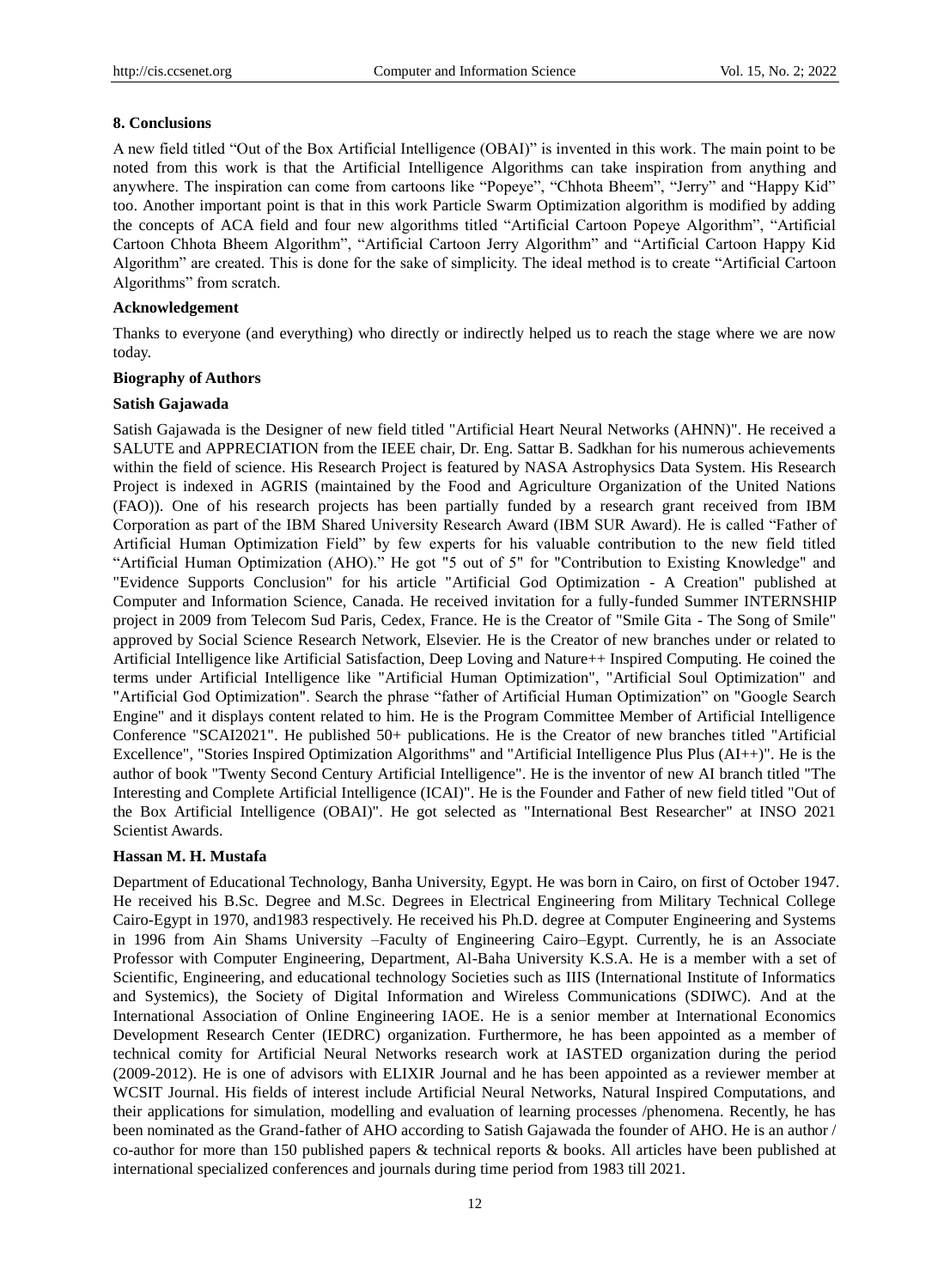#### **References**

- A. Ahmadi-Javid (2011). *Anarchic Society Optimization: A human-inspired method.* Proc. 2011 IEEE Congr. Evol. Comput., pp. 2586-2592. https://doi.org/10.1109/CEC.2011.5949940
- Ahmadi, S. A. (2017). *Neural Comput & Applic, 28*(Suppl 1), 233. https://doi.org/10.1007/s00521-016-2334-4
- Burman, R., Chakrabarti, S., & Das (2017). *S. Soft Comput, 21,* 3267. https://doi.org/10.1007/s00500-015-2007-8
- Dai, C., Zhu, Y., & Chen, W. (2007). Seeker Optimization Algorithm. In Wang Y., Cheung Y., Liu H. (Eds)., *Computational Intelligence and Security, Lecture Notes in Computer Science,* 4456, Springer, Berlin, Heidelberg. https://doi.org/10.1007/978-3-540-74377-4\_18
- Da-Zheng, F., Han-Zhe, F., & Hai-Qin, Z. (2015). *Human Behavior Algorithms for Highly Efficient Global Optimization.* Retrieved from https://arxiv.org/ftp/arxiv/papers/1507/1507.04718.pdf
- Devika, P. D., & Dinesh, P. A, Rama Krishna Prasad, Manoj Kumar Singh (2015). ASBO Based Compositional in Combinatorial Catalyst. *J. Math.Comput.Sci., 5*(3), 351-393.
- Edris Fattahi, Mahdi Bidar, and Hamidreza Rashidy Kanan (2018). *Int. J. Comp. Intel. Appl. 17*, 1850002. https://doi.org/10.1142/S1469026818500025
- Eita, M. A., & Fahmy, M. M. (2010). Group Counseling Optimization: A Novel Approach. In Bramer M., Ellis R., Petridis M. (Eds.), *Research and Development in Intelligent Systems XXVI,* Springer, London. https://doi.org/10.1007/978-1-84882-983-1\_14
- Esmaeil, A. G., & Caro, L. (2007). *Imperialist competitive algorithm: An algorithm for optimization inspired by imperialistic competition.* IEEE Congress on Evolutionary Computation.
- Feng, X., Zou, R., & Yu, H. (2015). *Soft Comput, 19,* 2955. https://doi.org/10.1007/s00500-014-1459-6
- Hamid, R. K., Ahmad, S., Mohammad, A. V. Z., & Hassan, K. Z. (2015). Immigrant Population Search Algorithm for Solving Constrained Optimization Problems. *Applied Artificial Intelligence, 29*(3), 243-258. https://doi.org/10.1080/08839514.2015.1004613
- Hao, L., Gang, X., Gui-yan, D., & Yu-bo, S. (2014). Human Behavior-Based Particle Swarm Optimization. *The Scientific World Journal,* Article ID 194706, 14 pages. https://doi.org/10.1155/2014/194706
- Kaur, R., Kumar, R., Bhondekar, A. P., & Kapur, P. (2013). *Human opinion dynamics: An inspiration to solve complex optimization problems.* Scientific Reports, pp. 1-7. ISSN 2045-2322. https://doi.org/10.1038/srep03008
- Muhammad, R. T., & Suresh, S. (2014). *Human cognition inspired particle swarm optimization algorithm.* IEEE Ninth International Conference on Intelligent Sensors, Sensor Networks and Information Processing (ISSNIP).
- Prakasha, S., Shashidhar, H. R., Manoj, K. S., & Raju, G. T. (2013). Clustering of Text Document based on ASBO. *Wulfenia journal, 20*(6), 152-165.
- Rao, R. V., Savsani, V. J., & Vakharia, D. P. (2011). Teaching–learning-based optimization: A novel method for constrained mechanical design optimization problems. *Computer-Aided Design, 43*(3), 303-315. https://doi.org/10.1016/j.cad.2010.12.015
- Satish, G., & Hassan, M. H. M. (2019a). Ten Artificial Human Optimization Algorithms. *Transactions on Machine Learning and Artificial Intelligence, United Kingdom, 7*(3), 1-16. https://doi.org/10.14738/tmlai.73.6631
- Satish, G., & Hassan, M. H. M. (2019b). Artificial Soul Optimization An Invention. *Transactions on Machine Learning and Artificial Intelligence, United Kingdom, 7*(5), 36-44. https://doi.org/10.14738/tmlai.75.7322
- Satish, G., & Hassan, M. H. M. (2020a). Artificial God Optimization A Creation. *Computer and Information Science, Canada, 13*(1), 41-50. https://doi.org/10.5539/cis.v13n1p41
- Satish, G., & Hassan, M. H. M. (2020b). Artificial Satisfaction The Brother of Artificial Intelligence. Global *Journal of Computer Science and Technology, 20*(1-D), 29-36. https://doi.org/10.34257/GJCSTDVOL20IS1PG29
- Satish, G., & Hassan, M. H. M. (2020c). Deep Loving The Friend of Deep Learning. *Global Journal of Computer Science and Technology, 20*(1-D), 51-53. https://doi.org/10.34257/GJCSTDVOL20IS1PG51